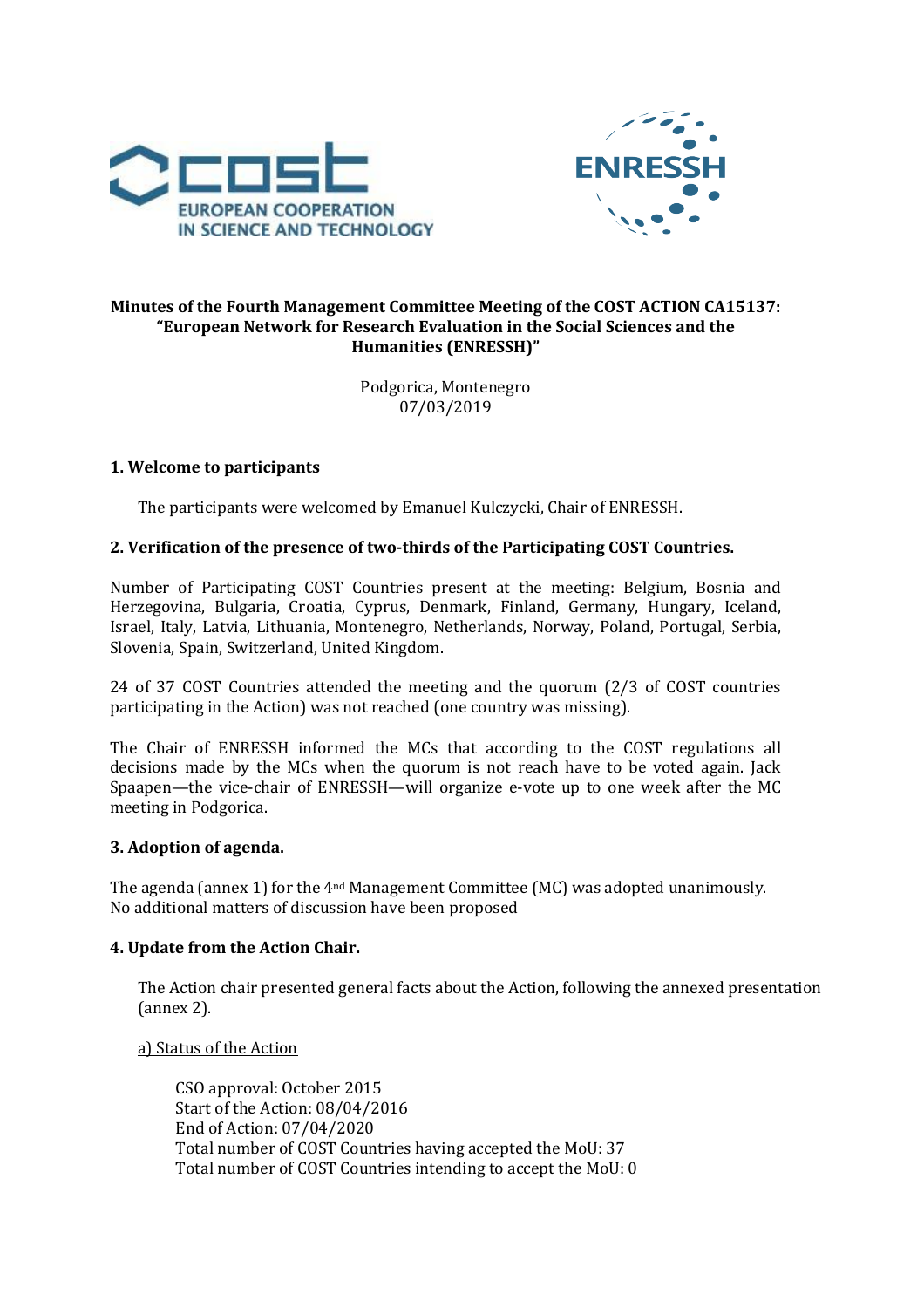Since the last MC meeting, Albania has joined the Action and signed the MoU.

## b) Promotion of gender balance and early career investigators.

The Action presents a good balance in terms of gender and ECI, and has put into place several measures to preserve this balance. See slides 7 to 10 of the general presentation (annex 2).

## c) Inclusiveness and excellence.

2 demands for conference grant have been received during the third GP, both of them have been awarded. 

The Steering Group has suggested Karolina Lendák-Kabók to the position of the ITC Grant Manager. She is an ECI from an ITC Country. At the end of presentation of the candidate, the MC organised a vote upon to accept the candidate.

*Resolution 1. The MC accepts Karolina Lendák-Kabók as the ITC Grant Manager of ENRESSH.*

Unanimous approval.

## **5.** Update from the Grant Holder: Action budget status.

Budget execution will be for this GP, around 90% of the budget. 144.728,47 EUR was spent the date of MC meeting.

## **6. Follow up of MoU objectives: progress report from the working groups.**

WG 1 tasks and deliverables were presented by Dr. Michael Ochsner, leader of the WG. During GP3, the group organized Training School with SIG ECI in 7-11.01.2019 in Vilnius (29 participants and 7 teachers from 14 countries; 24 disciplines; 15 men, 21 women), prepared an overview of Peer Review Practices (first draft of report ready, needs refinement) and an overview of Research Evaluation Practices (18 country reports).

WG 2 tasks and deliverables were presented by Prof. Paul Benneworth, leader of the WG. During GP3, the group participated at the Book Evaluation session in Copenhagen (Nov 2018), published the Special Issue of *Research Evaluation* ongoing on evaluating the societal impact of SSH research, launched of the "Careers and Research Evaluation Systems for societal impact" initiative (CARES), organized a panel session on Evaluating SSH Research Impact in Societal Context, for Austrian EU Presidency SSH Impact Conference, 29-30 November 2018 (+ contribution to Vade Mecum).

WG 3 achievements are presented by Dr. Tim Engels, WG leader. During GP3, the group published studies of publication patterns, competed a study regarding SSH journal article publication patterns in seven Europe countries (Czech Republic, Denmark, Finland, Flanders, Poland, Norway, Slovenia), published a report on the European database for SSH outputs, and designed and conducted a few studies to develop alternative metrics for SSH.

WG4 was presented by Dr. Stefan de Jong, WG leader. The group continued to fulfil its mission, which is to ensure a smooth communication flow inside and outside the Action. During GP3, MCs approved Dr. Stefan de Jong as the Science Communication Manager of the action.

The SIG ECI activities were presented by Dr. Jolanta Sinkuniene, the leader of the SIG. During the GP3, the SIG conducted 59 interviews which have been analysed in GP3 by four groups covering the interview material. Moreover, the SIG manual / policy paper with recommendations for the support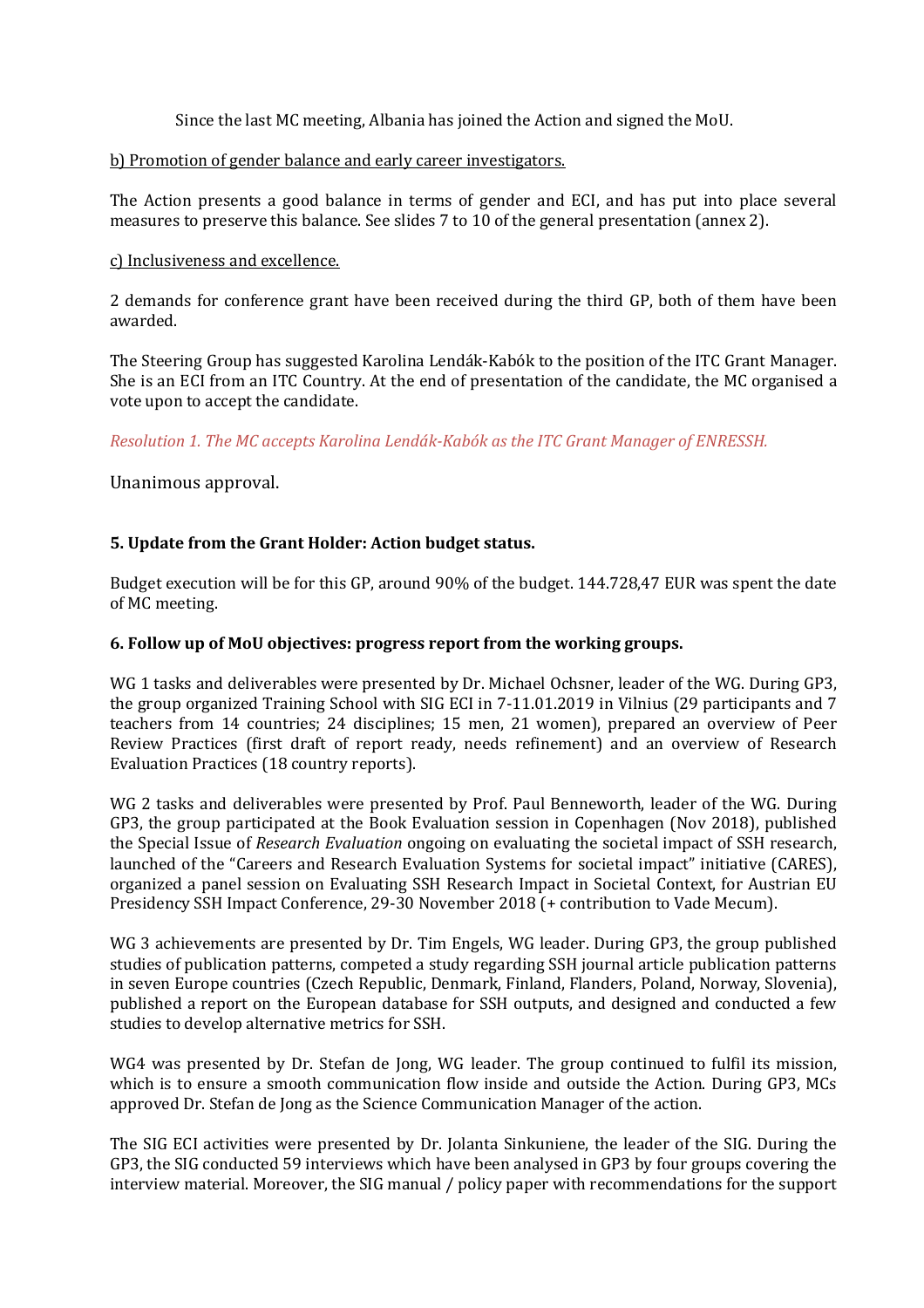of ECIs is in preparation based on WG1 / SIG ECI training school material and on GP3 STSM in Brussels.

# **7. Scientific planning.**

The Chair reminds the secondary objectives of the Action, then the grant period goals (12 GPG, see slides 84 and 85). These have been elaborated with the WG leaders, and respond to the actual state of the activities, as well as to the need to realise on time the deliverables promised in the MoU.

15 STSMs are planned for the 4<sup>rd</sup> GP, in two or 3 calls.

The chair announced the locations and dates of future activities

- ↗ WG meeting, Valencia, 17 and 18 of September 2019
- ↗ Training school, Poznan, 21-25 October 2019
- ↗ Final Meeting, Paris, 6 and 7 of February 2020

*Resolution 2: The MC adopts the proposed working plan and authorises the MC Chair and steering committee to bring, if necessary, modifications to the WBP (corrections, additions, specifications* demanded by COST office).

Unanimous approval

#### b) Action budget planning

For figures, see slide 91.

*Resolution 3: The MC approves a FSAC rate of 15% of the total scientific expenditure.* 

#### Unanimous approval.

*Resolution 4: The MC adopts the proposed budget. Modifications to the reimbursement rates can be further voted before the meetings in order to allow participation of a maximum of members* 

Unanimous approval.

#### 8. **ENRESSH Fellows.**

Prof. Paul Benneworth presented the idea of the 'Fellow of ENRESSH' status.

At the Brussels Steering Committee meeting of February 2019, the Steering Committee agreed to create a new designation within the ENRESSH Network, that of "Fellow of the ENRESSH Network". The purpose of this designation is to distinguish network participants who have made a substantive contribution to the progress of activities within the network without being part of the Steering Committee. The Fellowship is only active for as long as the participant is active within the Network. Any network member may be nominated as a Fellow, either as a self-nomination or by a proposer (who is expected to seek the permission of the candidate). Nominators should provide a brief justification of the proposal, indicating clearly how the proposed candidate has made a substantive contribution to the work of the ENRESSH Network. Proposed candidates will be scrutinised by the Steering Committee and the award will be conferred after the decision by the Steering Committee. The names and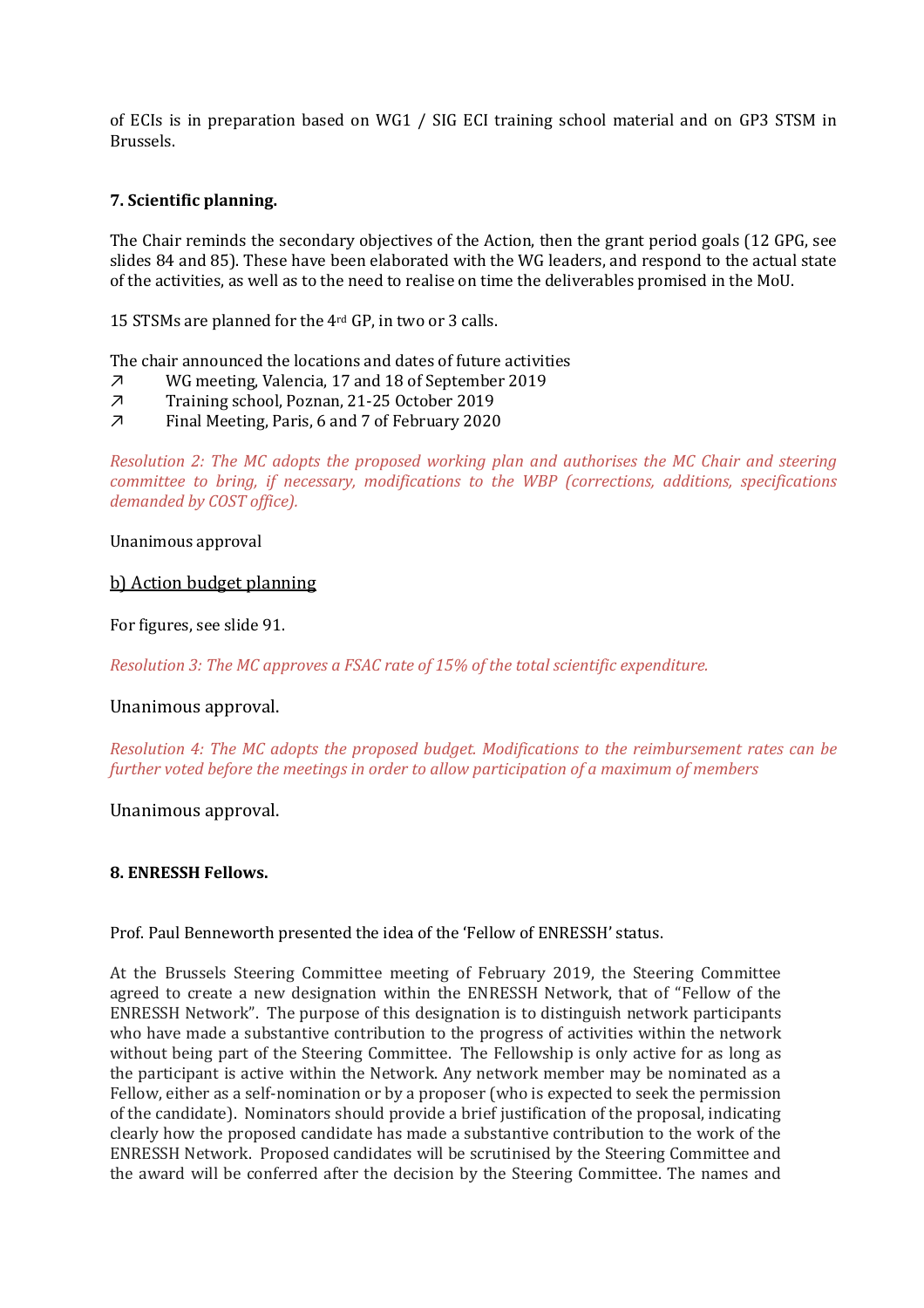profiles of Fellows will be announced on the website and new awards will be reported at the annual management meeting.

The Chair of ENRESSH informed MCs that the Steering Group has decided to designate ten members as ENRESSH fellows in the first edition.

- 1. Marta Wróblewska
- 2. Karolina Lendák-Kabók
- 3. Rita Faria
- 4. Agnė Girkontaitė
- 5. Reetta Muhonen
- 6. Jorge Mañana-Rodríguez
- 7. Dragan Ivanović
- 8. Linda Sīle
- 9. Marc Vanholsbeeck
- 10. Antun Plenković

## **9. Helsinki Initiative**

The chair of ENRESSH asked Janne Pölönen to present the Helsinki Initiative and the list of recommendations. 

1. Support dissemination of research results for the full benefit of the society

- Make sure it is a merit for researchers to disseminate research results beyond academia and to interact with heritage, culture, and society.
- Make sure that equal access to researched knowledge is provided in variety of languages.
- 2. Protect national infrastructures for publishing locally relevant research
	- Make sure that not-for-profit journals and book publishers have sufficient resources and support to maintain high standards of quality control and research integrity.
	- Make sure that transition to open access does not put national journals and book publishers in peril.
- 3. Promote language diversity in research assessment, evaluation and funding systems
	- Make sure that in expert-evaluation high quality research is valued regardless of publishing language or publication channel.
	- Make sure that in metrics-based systems journal and book publications in all languages are adequately taken into account.

During the discussions, it was highlighted that the initiative should present open access rather in a positive way than a danger for scholarly communication.

At the end of presentation of the Helsinki Initiative, the MC organised a vote upon to sign the initiative by ENRESSH as a founding signatory.

*Resolution 5: The MC signs the Helsinki Initiative as a founding signatory.* 

Unanimous approval.

#### **10. ENRESSH Day**

Dr. Tim Engels presented the idea of a national ENRESSH day and an example of the day in Belgium. This day aims at disseminating ENRESSH results towards the Belgian community of researchers, stakeholders, and policy makers. It will take place on April 30, 2019 at Université Saint-Louis, an SSH university in Brussels.